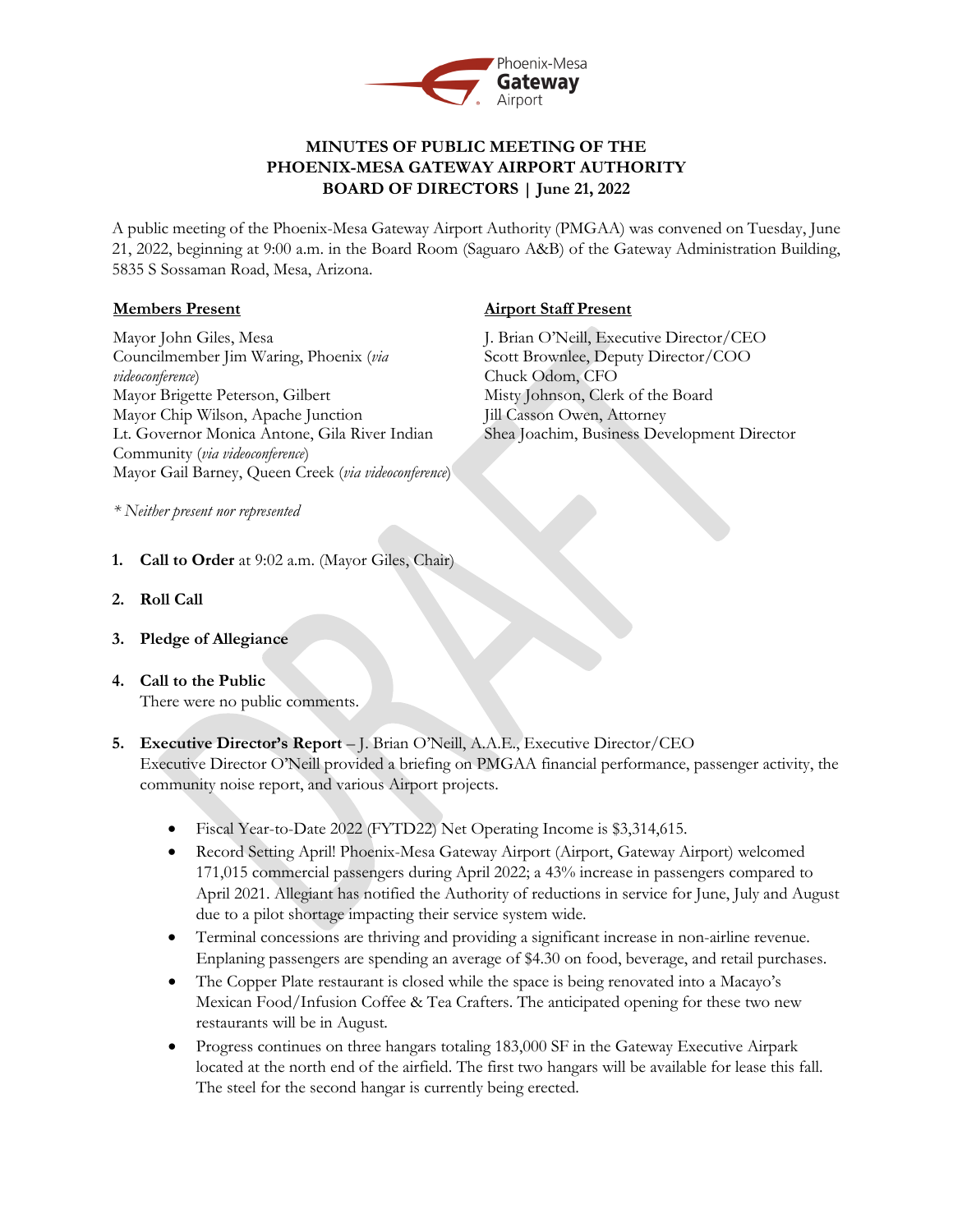- Gateway East is a 300-acre mixed use non-aeronautical master development opportunity located on the east side of the Airport. Business Development Director, Shea Joachim is giving a presentation today on the planned development for this site. The Master Development Agreement and the Master Lease Agreement with The Boyer Company are listed on today's agenda for the Board's consideration.
- Design for SkyBridge Arizona's horizontal infrastructure taxi lane extension, entrance roadways, sewer, water, fiber, and other utilities – is complete. SkyBridge Arizona is designing two additional industrial buildings. These two flex industrial buildings will be approximately 200,000 SF and 250,000 SF respectively. These projects may be on the July PMGAA Board agenda for consideration.
- Gateway Tomorrow is a planning initiative to reset and refine the vision for a future commercial passenger terminal campus on the east side of Airport. A Request for Qualifications (RFQ) for the long-range planning project has been issued. The evaluation panel has met and selected the three most qualified submitters to participate in the interview portion of the selection process.
- The Travel ID compliance deadline is May 3, 2023. After that date, TSA Security checkpoints will only accept the Arizona Travel ID with the gold star.
- The exterior of the Air Traffic Control Tower (ATCT) is complete and interior construction work continues. Federal Aviation Administration (FAA) technicians are onsite installing their equipment. The ATCT is on-track to be commissioned at the end of summer 2022.
- PMGAA is waiting to hear if it has received a Bipartisan Infrastructure Law (BIL) grant for a new 30,000 SF, five-gate terminal addition. PMGAA is hoping to secure a \$20MM - \$25MM grant from the Terminal Modernization Program to complete the important project.
- PMGAA has expanded aircraft parking opportunities for larger/heavier aircraft at the south end of the airfield. Alpha Apron Phase III was completed just before the wildfire season this year and is now in use by the U.S. Forest Service. The design for Alpha Apron IV is complete and construction will begin once the Airport's new ATCT is finished.
- PMGAA is improving the Rental Car Return Lot and the Rental Car Care Facility. Construction will begin following the July 4<sup>th</sup> Holiday to re-design traffic flow, expand capacity, add new facilities for the car rental companies, and erect shade structures for customer convenience. Customer Facility Charge (CFC) funds are fees assessed to passengers renting cars at the Airport. These funds go into a dedicated account and can only be used to improve the infrastructure and facilities for rental car operations.
- PMGAA is planning to expand its fuel storage capacity to protect against fuel delivery disruptions. In March the Board approved Resolution 22-09 for the fuel farm expansion design. Current fuel storage is 250,000 gallons which is a 3-day supply and is susceptible to fuel delivery disruptions. The additional 4-day, 300,000 gallons in tank storage will provide a 7-day supply of 550,000 gallons to protect against operational failures due to fuel delivery disruptions. Listed on today's agenda for the Board's consideration are Resolutions 22-34 and 22-35 pertaining to this project.
- A ticketing terminal connector has been designed to allow passengers to proceed from the ticketing terminal building directly into the security screening checkpoint area. This customer service enhancement project will increase the queuing area for the security screening checkpoint by approximately 30% and will keep passengers in a climate-controlled environment from ticketing through security screening.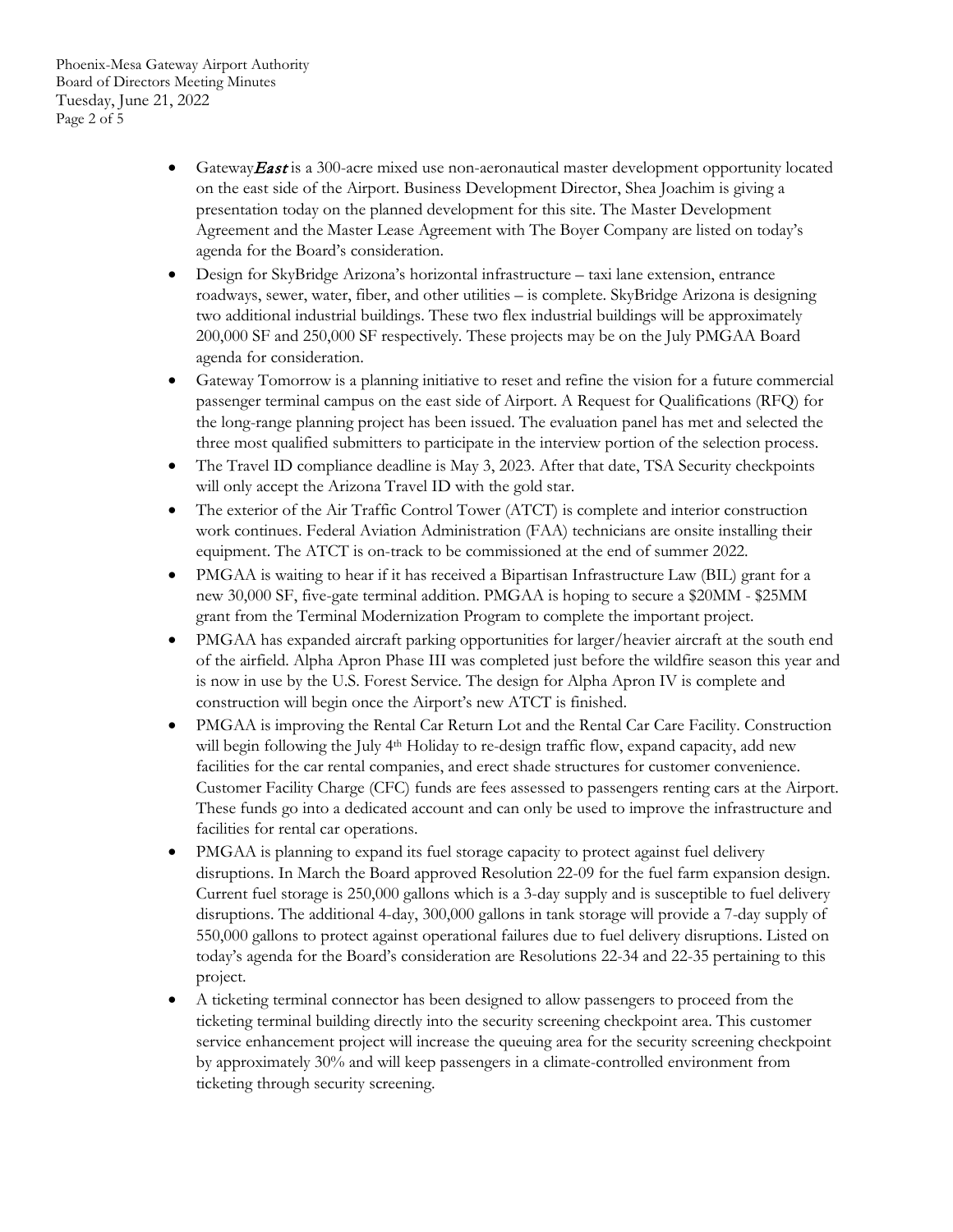- A Ray Road Economy Parking Lot expansion project is under construction. An additional 600 parking spaces will be completed in time for the busy 4th of July Holiday. A total of 1,300 additional parking spaces will be available by the end of July.
- **6. Gateway**East **Presentation** Shea Joachim, Business Development Director

Mr. Joachim gave a presentation on the development of the Gateway **East** site and an overview of the Master Development Agreement and Master Lease Agreement with The Boyer Company which is on today's agenda for Board consideration.

Matt Jensen, Partner with The Boyer Company, spoke positively about his experience collaborating over the past six months with the staff of the Phoenix-Mesa Gateway Airport Authority and the City of Mesa and designing and evaluating the options for the Master Plan. He expressed his appreciation for this opportunity the Board is considering. Mr. Jensen was joined by Adrian Evarkiou, Partner with The Boyer Company.

## **7. Consent Agenda**

- **a) Minutes** of the Board Meeting held on **May 17, 2022.**
- b) **Resolution No. 22-25 –** Authorizing the **Denver Series of Lockton Companies, LLC (Lockton)**  under the terms of its existing Insurance Broker / Risk Management Consulting Agreement with the Phoenix-Mesa Gateway Airport Authority to purchase specific lines of insurance on behalf of the Authority beginning July 1, 2022, not to exceed premium cost of \$617,021.
- **c) Resolution No. 22-26 –** Authorizing an agreement for financial participation between the **City of Mesa** and Phoenix-Mesa Gateway Airport Authority to share state and federal lobbyist and consulting services effective July 1, 2022, in the amount of \$106,406.40.
- **d) Resolution No. 22-27 –** Authorizing a contract with **Blackstone Security Services, Inc. (Blackstone)** to provide unarmed security guard services for a three-year initial contract term in an amount not to exceed \$298,000.00. The contract allows for two optional one-year extensions. Labor is a variable amount based on demand. Hourly labor rates, which include fringe benefits, for year one of the contract are below and may be adjusted on an annual basis:

| Description                           | Est. Weekly Hours | <b>Billable Rate</b> |
|---------------------------------------|-------------------|----------------------|
| Unarmed security guard - regular time | 60                | \$23.61              |
| Unarmed security guard - overtime     | I ( )             | \$35.42              |
| Description                           | Est. Annual Hours | <b>Billable Rate</b> |
| Unarmed security guard - holiday time | 120               | \$35.42              |

- **e) Resolution No. 22-28 –** Authorizing the purchase of janitorial supplies from **Network Services Company in partnership with Waxie Sanitary Supply** for FY23, in an amount not to exceed \$125,000.
- **f) Resolution No. 22-29 –** Authorizing the purchase of Jet A fuel and 100LL Avgas from **Ascent Aviation** for Airport Authority resale in the amount of \$5,250,000.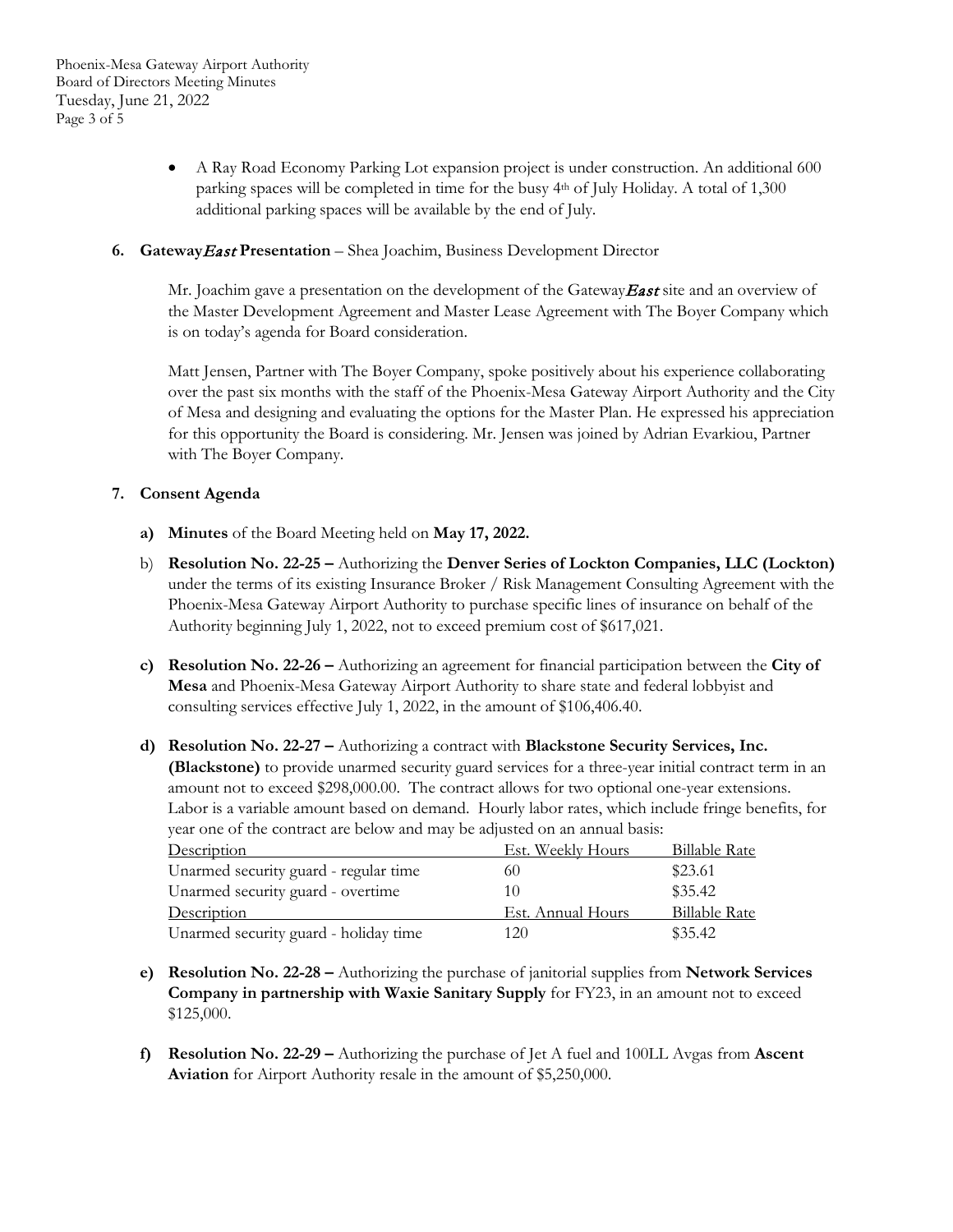- **g) Resolution No. 22-30 –** Authorizing the purchase of Unleaded and Diesel fuel from the **lowest priced State contract vendor** at market prices for Airport Authority use and resale in an amount not to exceed of \$630,000. This amount will provide fuel for the 2023 fiscal year.
- **h) Resolution No. 22-31 –** Authorizing the purchase of international waste management services from **Stericycle, Inc. (Stericycle)** in an amount not to exceed \$55,000.00 for fiscal year 2023.
- **i) Resolution No. 22-32 –** Approving a Construction Contract with **Coffman Specialties, Inc.** for the construction of the TWY Connectors in an amount not to exceed \$7,851,927.50 under CIP 1236.
- **j) Resolution No. 22-33 –** Approving an Authorization of Services for the TWY Connectors Construction Administration Services with **Kimley-Horn & Associates (KHA)** in an amount not to exceed \$246,768 under CIP 1236**.**
- **k) Resolution No. 22-34 –** Authorizing an **amendment of the FY23 Capital Budget** to provide an additional \$6 million in funding to CIP 1224 Fuel Farm Expansion Construction not to exceed \$12 million.
- **l) Resolution No. 22-35 –** Approving a Pre-Construction Services Contract with **KEAR Civil Corp.** for CMAR Pre-Construction Services for the Fuel Farm Expansion Construction, in an amount not to exceed \$243,671 under CIP 1224.
- **m) Resolution No. 22-36 –** Authorizing an amendment to the Ground Lease 2016-093 for **Lot #39** to extend the expiration of the term by nine (9) years, from June 30, 2043, to June 30, 2052, with an associated extension fee of \$322,262.68 to be paid by the Lessee, and hereby authorizes approval of a concurrent assignment of the Ground Lease to **Vernon Investments, LLC**.
- **n) Resolution No. 22-37 –** Authorizing an amendment to the Ground Lease 2016-093 for **Lot #39A** to extend the expiration of the term by nine (9) years, from June 30, 2043, to June 30, 2052, with an associated extension fee of \$122,462.47 to be paid by the Lessee, and hereby authorizes approval of a concurrent assignment of the Ground Lease to **Vernon Investments, LLC**.

**Mayor Brigette Peterson moved to approve the Consent Agenda. Mayor Chip Wilson seconded the motion. The motion was carried unanimously.**

### **Consideration and Possible Approval of:**

**8. Resolution No. 22-38 –** Authorizing a Master Development Agreement and Master Lease Agreement with **Boyer GatewayEast, L.C**. for the property referred to as GatewayEast, each for a term of forty (40) years with no extensions, and each to be guaranteed by The Boyer Company, L.C.

> **Mayor Chip Wilson moved to approve Resolution No. 22-38. Mayor Brigette Peterson seconded the motion. The motion was carried unanimously.**

**9. Election of Chair and Vice Chair**

**Mayor Chip Wilson motioned to nominate Mayor Brigette Peterson to become Chair and Councilmember Jim Waring to remain Vice Chair.**